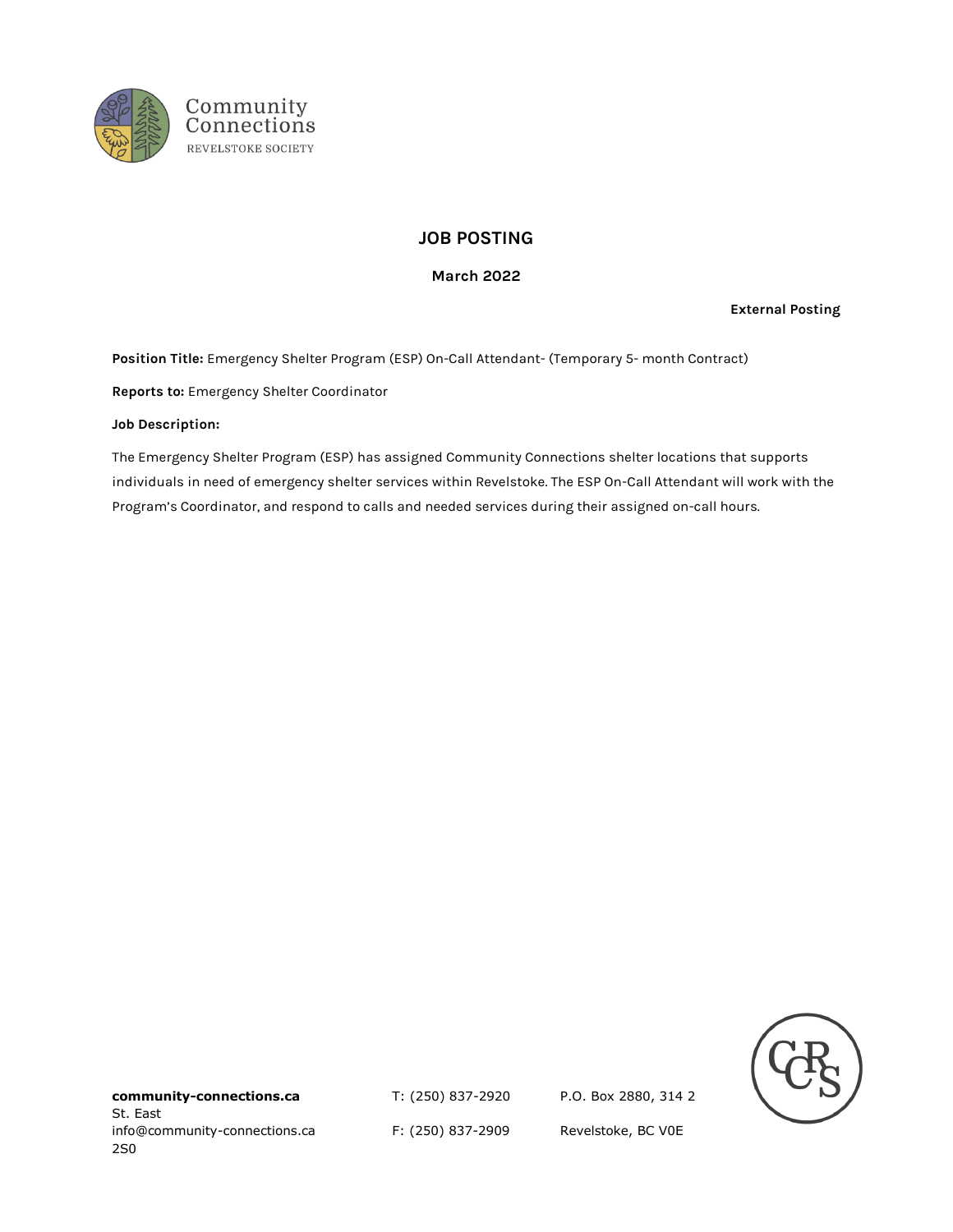

### **Community Connections Values:**

Community Connections serves a diverse population, and our staff reflects this diversity. We recognize the unique skills and perspectives each individual brings. You embrace Community Connection's values, vision and mission while treating individuals as leaders in their own lives. You contribute to an environment of continuous learning and seek to join a compassionate and supportive workplace.

#### Mission Statement:

The Mission of Community Connections (Revelstoke) Society is to offer support to individuals and families in our community by providing and advocating for accessible, responsive social services.

Values Statement In providing our services we value:

- ❖ Diversity
- ❖ Belonging
- ❖ Individuality
- ❖ Respect
- ❖ Human Dignity
- ❖ Relationships
- ❖ Connection to Community
- ❖ Individuals & Families

#### Vision Statement

By 2022, Community Connections (Revelstoke) Society will continue to be recognized by our community, the region and the province, as a leader for the provision of quality, responsive & socially just services.



**community-connections.ca** T: (250) 837-2920 P.O. Box 2880, 314 2 St. East info@community-connections.ca F: (250) 837-2909 Revelstoke, BC V0E 2S0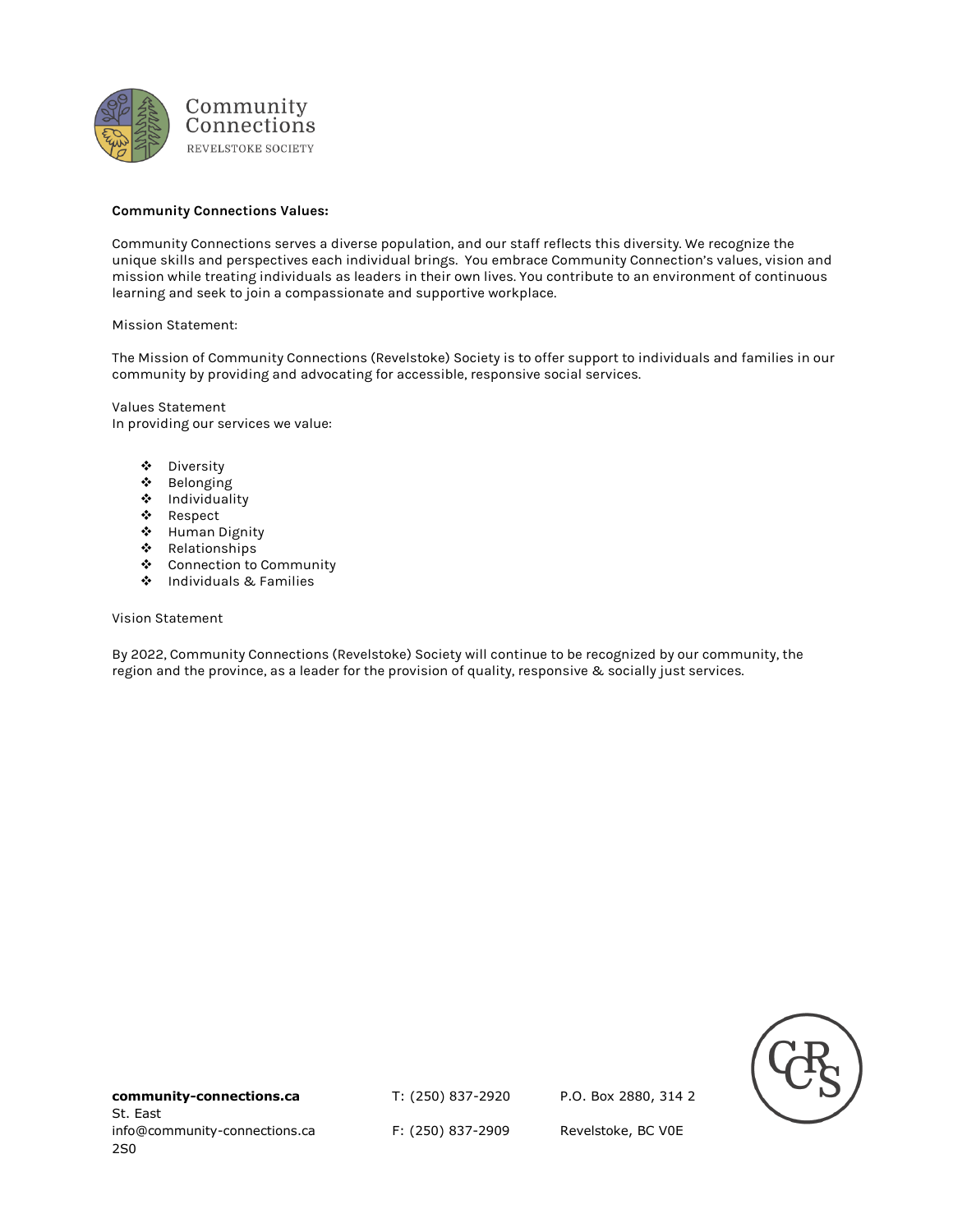

# **Key Duties and Responsibilities:**

- 1. Respond to referrals of new clients in a timely manner, including completing the intake form and assessment of the client's situation if not already complete.
- 2. Enforce shelter policies and procedures in a calm, clear and compassionate manner.
- 3. Deal confidently and respectfully with volatile and unpredictable situations including those in which mental health and addiction issues are factors.
- 4. Communicate regularly and effectively with the Program Coordinator. Maintain client data and keep detailed case notes, intake numbers of clients and accurate data about the client on Community Connections database.
- 5. Communicate with clients and refer them to the appropriate service provider when applicable.
- 6. Perform routine janitorial duties as required.
- 7. Maintain a safe, healthy and positive environment for staff, patrons, and community members.
- 8. Monitor and report any facility issues including maintenance and cleanliness as per the program's procedures.
- 9. Provide a weekend report to the shelter coordinator on all operations concerning the shelter program in a confidential and professional manner.
- 10. Communicate with other community service providers in a professional manner.

# **Qualifications:**

#### **Education/Certification**

1. Diploma or certificate in related field: trauma-informed practice, social work, human service worker, psychology or sociology; or, equivalent experience

#### **Required Knowledge**

- 1. Commitment to social justice and narrative practice principles.
- 2. An understanding of the social intersections of social work, public health, law, humanities, and political science an asset.
- 3. Knowledge and/or understanding of the impacts of housing and homelessness issues faced by the community of Revelstoke.

#### **Experience Required**

**1.** Previous experience in community social services sector with knowledge of anti-oppressive practice, client centered service, housing first practices, social determinants of health, and the impacts of systemic oppression an asset.

# **Occupational Competencies:**

- 1. Ability to maintain a non-judgment, non-reactionary, and non-defensive communication style during challenging discussions.
- 2. Active listening skills/commitment to fully understanding the client's point of view.
- 3. Ability to communicate with clients who possess a range of listening and processing challenges.